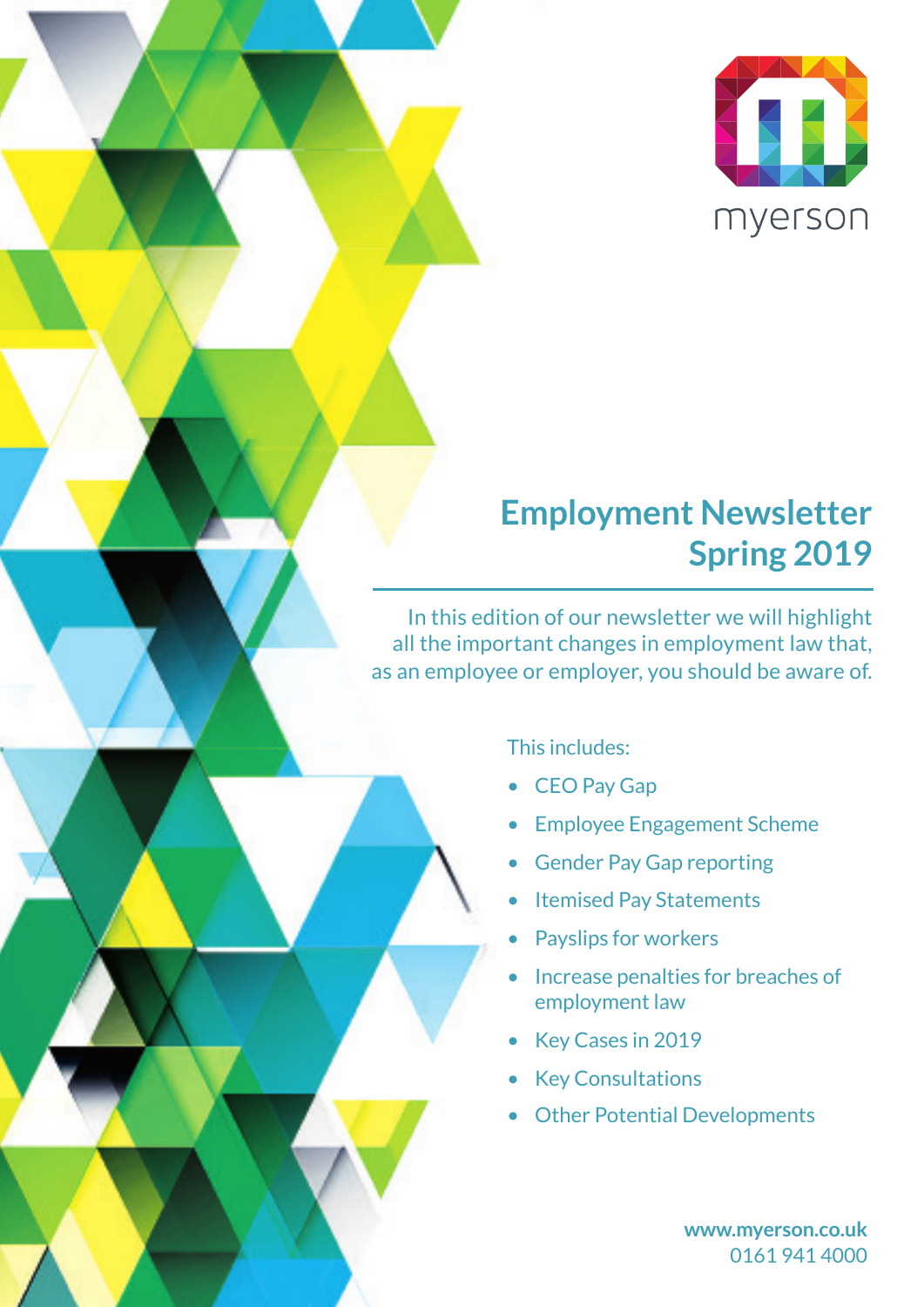

# **EMPLOYMENT LAW UPDATE**

## 2019

## The important changes in Employment Law to be aware of in 2019

#### **Key Dates**

**1st January 2019:**

#### **CEO Pay Gap**

It is now a mandatory requirement that companies with over 250 staff are required to issue a report providing a ratio of CEO pay and average staff pay. This is intended to pressurise reductions in CEO packages and help raise the average salary of those large companies.

#### **Employee Engagement**

The Code requires listed companies from 1st January 2019 (or the beginning of their financial year if later), to adopt an employee engagement scheme. This can be achieved by appointing a director from the workplace to manage engagement, by creating a workforce advisory panel or by designating a non-executive director to oversee employee engagement. The intention of the scheme is to provide lower level employees with the opportunity to have more involvement in larger businesses where it is often limited.

#### **On/Before 4th April 2019:**

#### **Gender Pay Gap Reporting**

Private sector organisations with more than 250 employees must publish their second Gender Pay Gap reports with a snapshot date of 5 April 2018 for the calculations. This obligation also applies to companies who had 250 staff for the first time on 5th April 2018 but did not have to report last year.

#### **6th April 2019:**

#### **Itemised Pay Statements**

Companies, for the first time, will be required to provide detailed payslips outlining the number of hours worked for those staff who are paid hourly.

#### **Payslips for workers**

Companies will also be required, for the first time, to provide itemised payslips to workers as well as employees. This will have a big impact on those employers who have large numbers of workers as, if they do not currently issue payslips, there will be a notable additional administrative burden from April onwards.



**www.myerson.co.uk**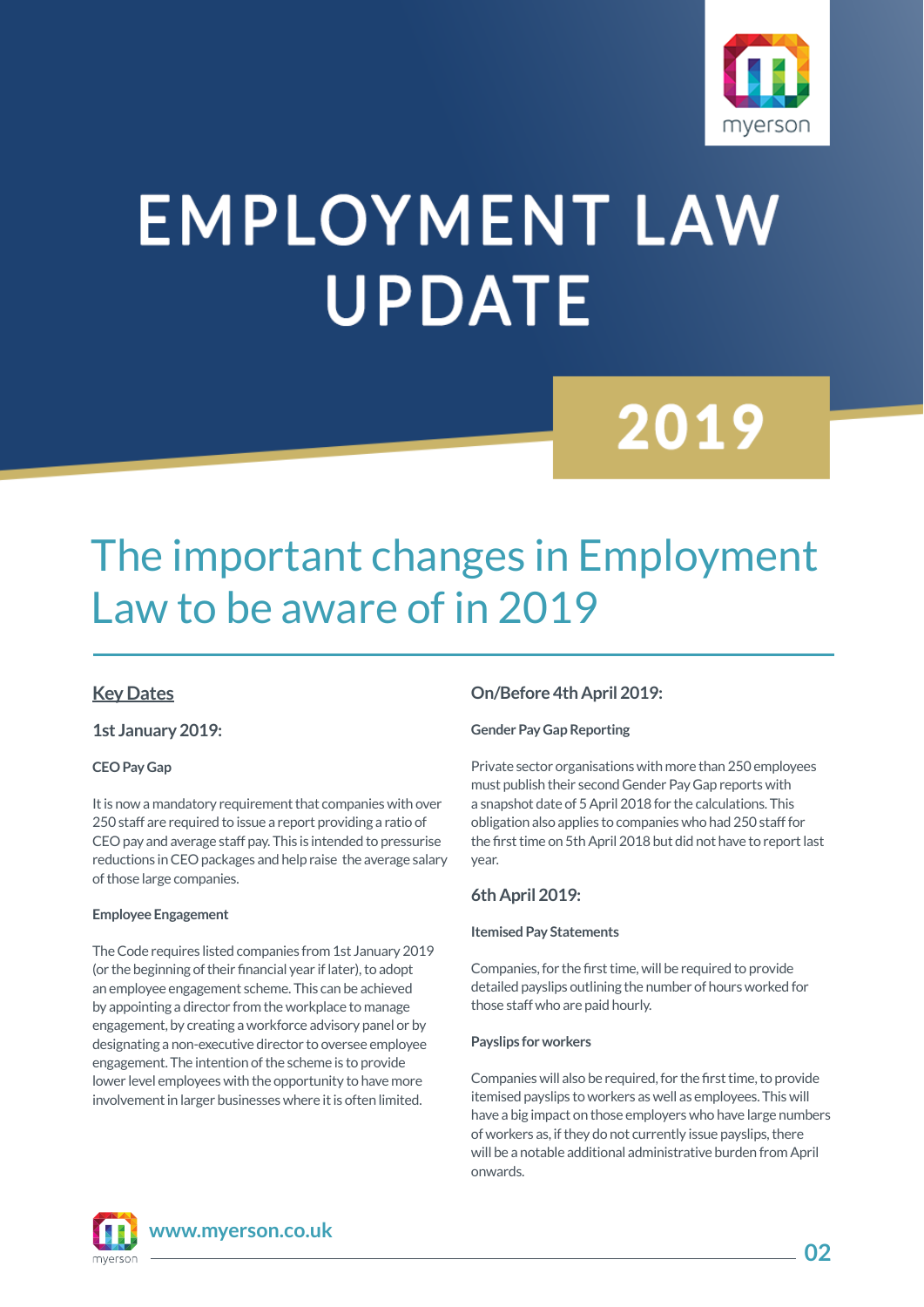### **Employment**

#### **Increased penalties for breaches of employment law**

Currently in draft, the Regulations propose an increase to the current penalty for aggravated breaches of employment law in the Employment Tribunal from £5,000 to £20,000. An aggravated breach of employment law is one in which the worker's rights have been breached deliberately or repeatedly. We currently await the government's decision as to whether the regulations are passed ahead of 6th April 2019.

#### **Key Cases**

There are several important cases going through the courts in 2019, involving topics such as: restrictive covenants, employment status and discrimination.

#### **Restrictive Covenants - Egon Zehnder Ltd v Tillman**

This leading case was heard in the Supreme Court in January 2019 and centres around restrictive covenants and their enforcement. Amongst other points, the Court of Appeal looked at the term in a non-compete covenant stopping a former employee from being "interested in" another business. This term is often used in contracts, but the Court of Appeal found it could include holding one share in a publicly quoted company and was therefore too wide and therefore unenforceable. Egon Zehnder have appealed this decision. This case is the first Supreme Court hearing to consider the construction of employment restrictive covenants in over a century and its decision will provide crucial insight and guidance for employers when drafting new covenants and their reliance upon current covenants in the event of termination.

#### **Worker status - Uber BV and others v Aslam**

This case is to be heard in the Supreme Court this year. The Court of Appeal decided that Uber staff are workers and therefore are entitled to basic employment entitlements such as holiday pay and pension auto-enrolment. Though Uber were unsuccessful, they were granted the right to appeal the decision to the Supreme Court. This case continues to provide leading principles for the gig economy, employment status and the ever widening trend of employment rights

#### **Perceived disability - Chief Constable of Norfolk v Coffey**

This case is due to be heard in the Court of Appeal between 19-20th February 2019. Previously, the Employment Appeal Tribunal (EAT) found that Mrs Coffey had been directly discriminated against based on a perceived disability regarding her hearing. Whilst a well understood principle, this was the first case that directly addressed the issue of



**www.myerson.co.uk**

perceived disability discrimination under the Equality Act 2010. The Employer in this case has appealed the EAT's decision. The case, unless overturned, acts as a practical reminder that it matters not whether the employee has a disability, if they are perceived to have a disability and are treated unfairly, they will have a valid discrimination claim.

#### **Agency worker rights - Kocur v Angard Staffing**

This case will be heard in the Court of Appeal in April 2019. The EAT found that agency worker entitlements cannot be considered as a package and an employer must offer at least the same entitlements to agency workers as permanent staff after 12 weeks, such as annual leave and paid rest breaks. The fact that an agency worker has a higher hourly rate of pay, does not allow an employer to offset this against other entitlements. This decision has divided opinion and the Court of Appeal's decision will be very important to employers who use agency staff.

#### **Is veganism protected? - Casamitjana v League against Cruel Sports**

This case is to be heard in the Employment Tribunal in March 2019. It will consider whether 'ethical veganism' amounts to a philosophical belief which, therefore, is protected under discrimination laws. Ethical veganism is becoming a more common position in the UK and if it is to be considered protected, employers may have to review their current practices and employee attitudes to avoid claims of discrimination.

#### **Key Consultations**

#### **Sexual Harassment in the Workplace**

The Women and Equalities Select Committee compiled a report regarding sexual harassment in the workplace last year. On 18th December 2018, the Government announced 12 broad action points in response. The most notable of the 12 action points is the request to the Equality and Human Rights Committee (EHRC) to create a Statutory Code of Practice. When implemented, employers will be obliged to follow the Code and will face legal action if it does not.

#### **Employment Tribunal Reform**

In September 2018, the Law Commission launched a 53-question consultation on employment tribunal reform.

Questions such as whether the three-month time limit for bringing a claim ought to be extended, and whether the £25,000 breach of contract cap should be lifted, were raised for consideration. The consultation period concluded in